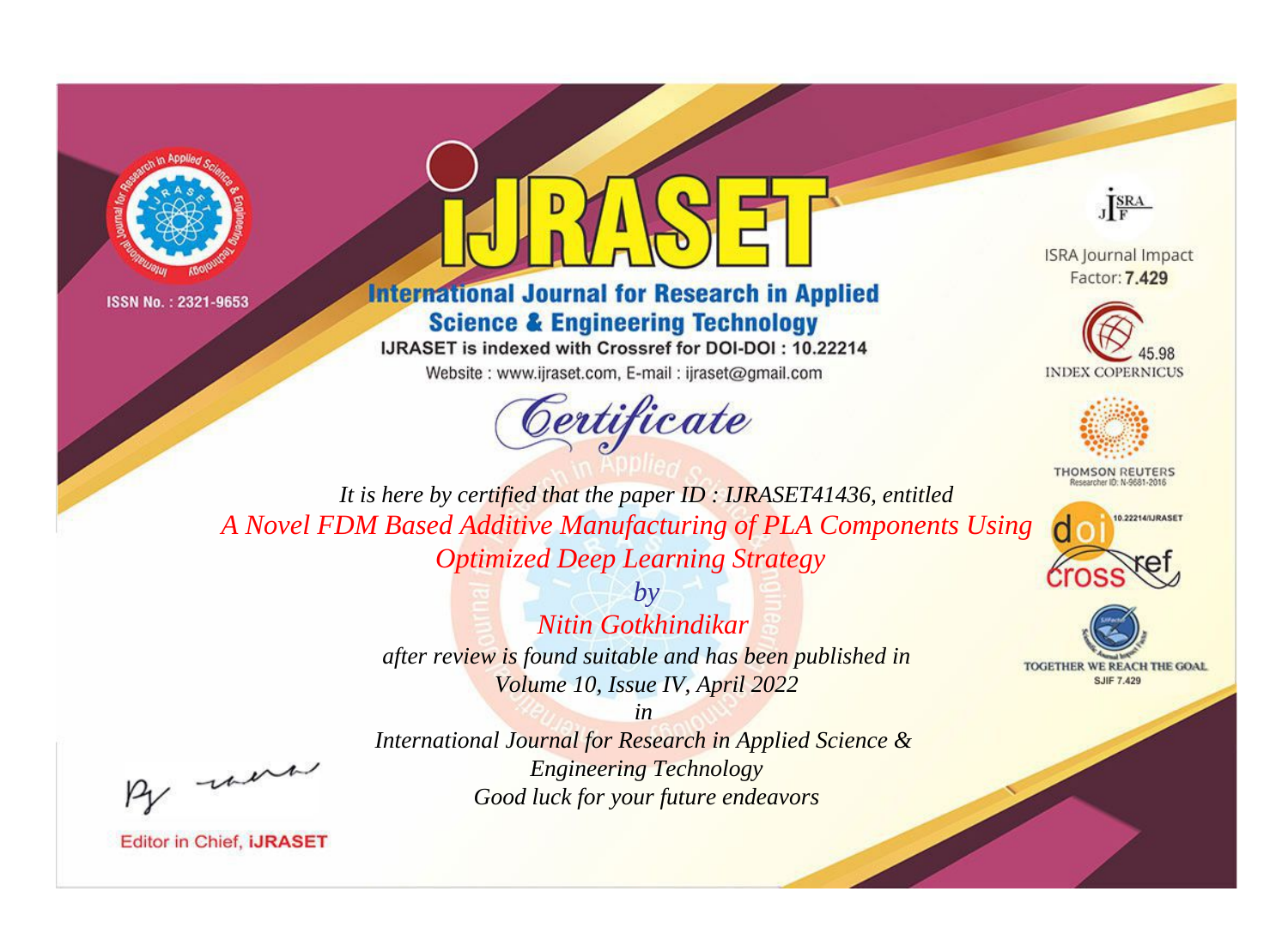



# **International Journal for Research in Applied Science & Engineering Technology**

IJRASET is indexed with Crossref for DOI-DOI: 10.22214

Website: www.ijraset.com, E-mail: ijraset@gmail.com



JERA

**ISRA Journal Impact** Factor: 7.429





**THOMSON REUTERS** 



TOGETHER WE REACH THE GOAL **SJIF 7.429** 

It is here by certified that the paper ID: IJRASET41436, entitled A Novel FDM Based Additive Manufacturing of PLA Components Using **Optimized Deep Learning Strategy** 

> $b\nu$ Parshwa Mehta after review is found suitable and has been published in Volume 10, Issue IV, April 2022

were

International Journal for Research in Applied Science & **Engineering Technology** Good luck for your future endeavors

 $in$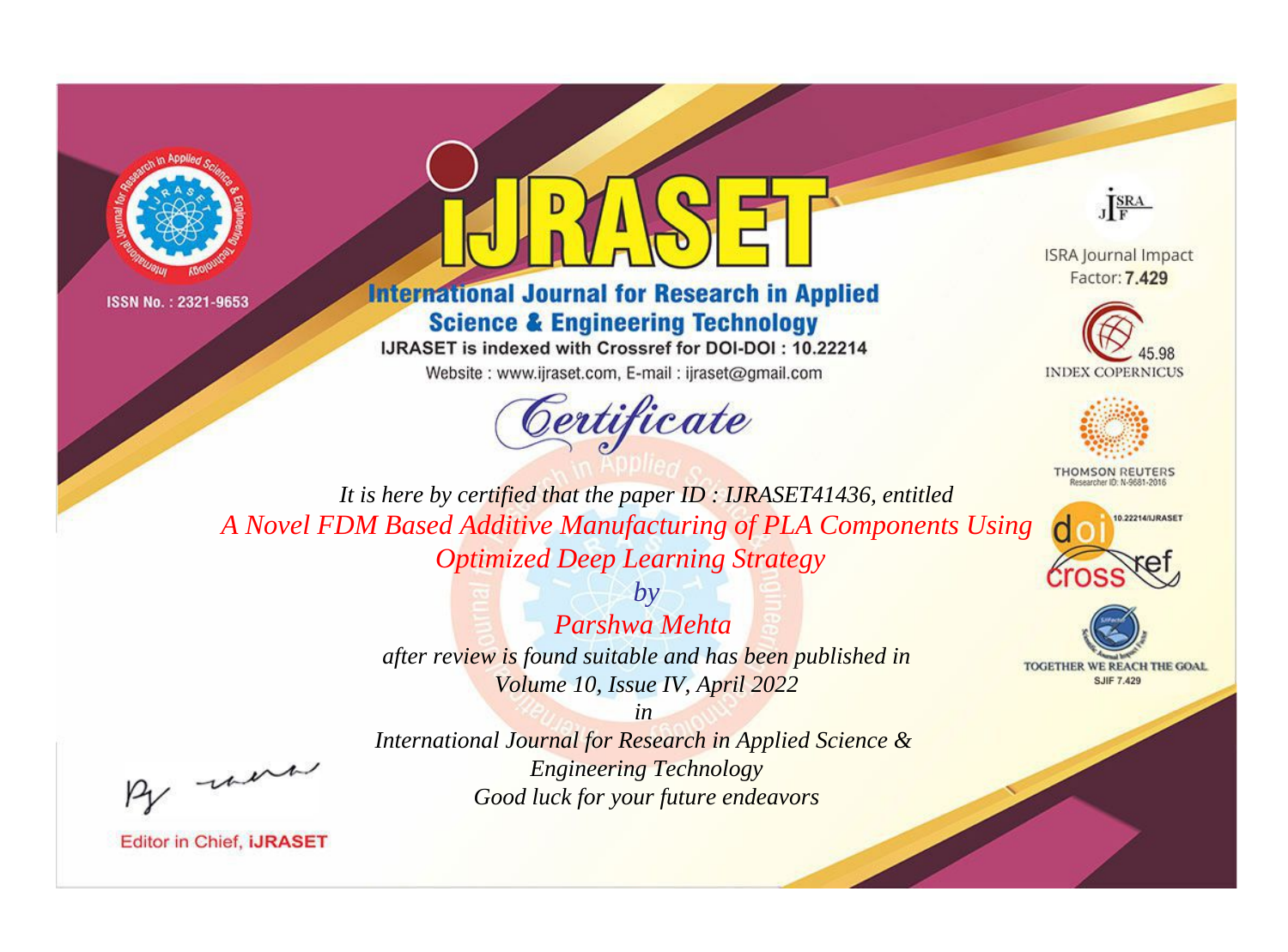



# **International Journal for Research in Applied Science & Engineering Technology**

IJRASET is indexed with Crossref for DOI-DOI: 10.22214

Website: www.ijraset.com, E-mail: ijraset@gmail.com



JERA

**ISRA Journal Impact** Factor: 7.429





**THOMSON REUTERS** 



TOGETHER WE REACH THE GOAL **SJIF 7.429** 

It is here by certified that the paper ID: IJRASET41436, entitled A Novel FDM Based Additive Manufacturing of PLA Components Using **Optimized Deep Learning Strategy** 

> $b\nu$ Shrutika Londhe after review is found suitable and has been published in Volume 10, Issue IV, April 2022

were

International Journal for Research in Applied Science & **Engineering Technology** Good luck for your future endeavors

 $in$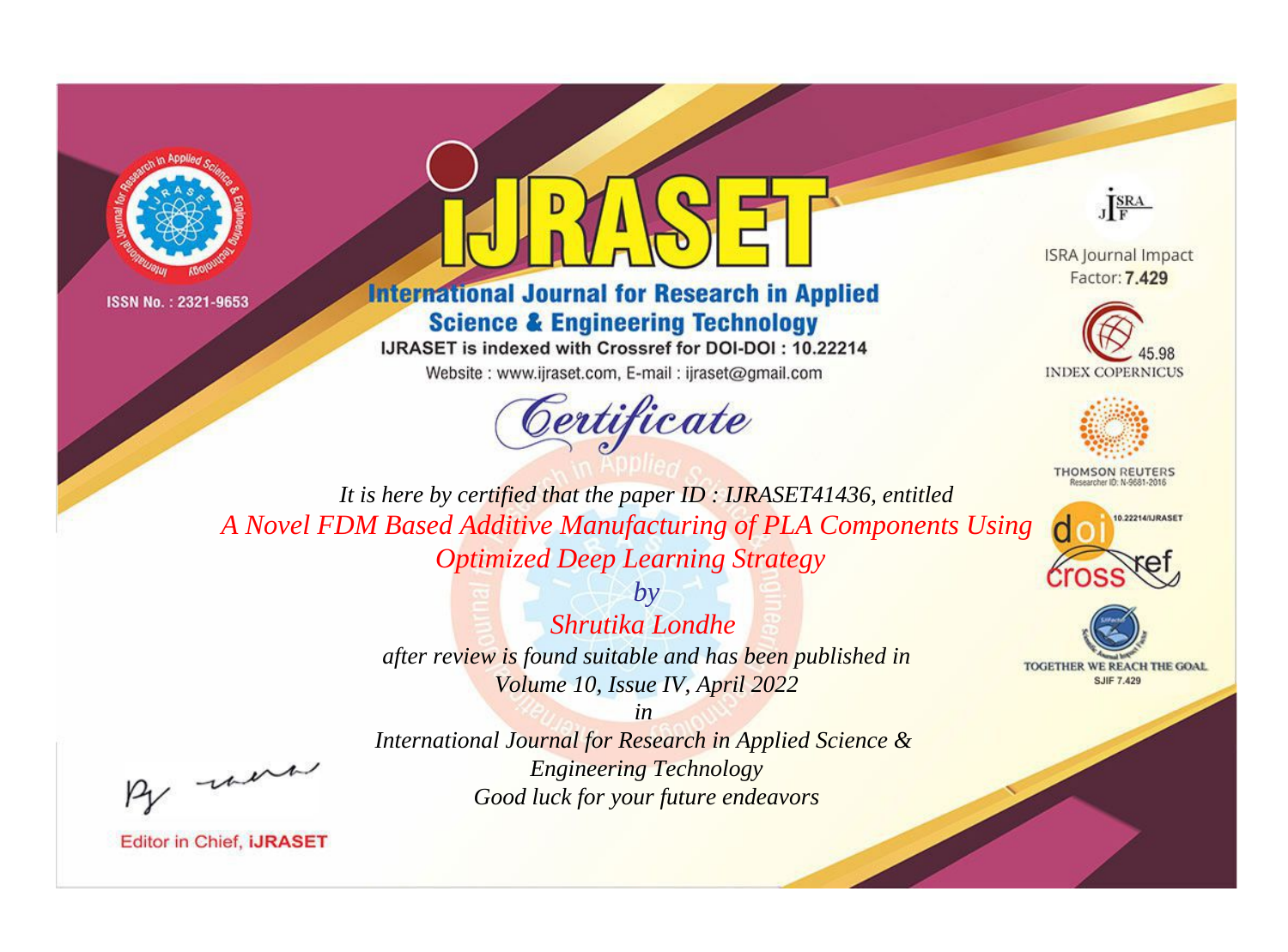



# **International Journal for Research in Applied Science & Engineering Technology**

IJRASET is indexed with Crossref for DOI-DOI: 10.22214

Website: www.ijraset.com, E-mail: ijraset@gmail.com



JERA

**ISRA Journal Impact** Factor: 7.429





**THOMSON REUTERS** 



TOGETHER WE REACH THE GOAL **SJIF 7.429** 

It is here by certified that the paper ID: IJRASET41436, entitled A Novel FDM Based Additive Manufacturing of PLA Components Using **Optimized Deep Learning Strategy** 

> $b\nu$ Anushka Kulkarni after review is found suitable and has been published in Volume 10, Issue IV, April 2022

were

International Journal for Research in Applied Science & **Engineering Technology** Good luck for your future endeavors

 $in$